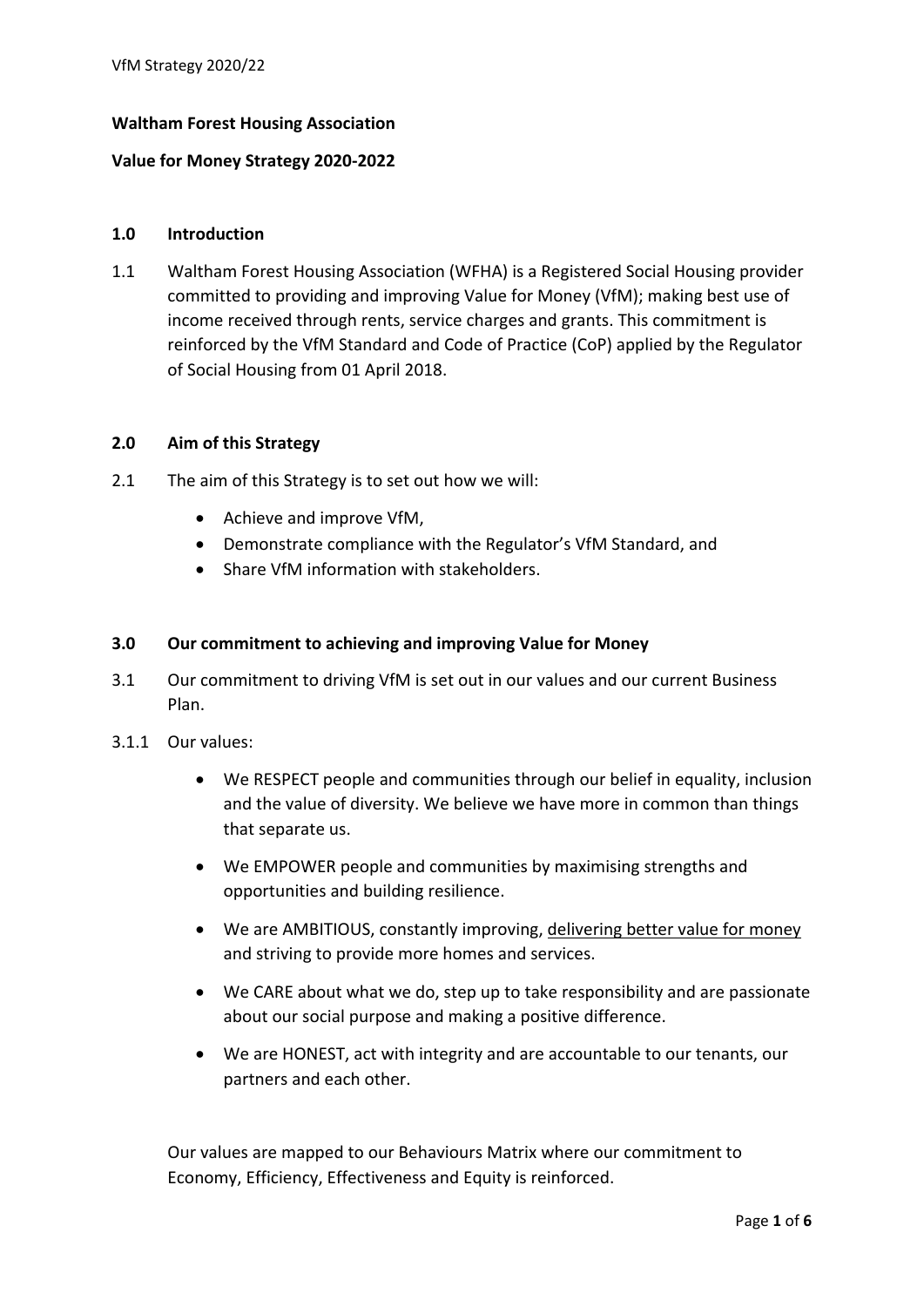- 3.1.2 The four strategic objectives of our current Business Plan are:
	- Deliver more for our tenants, service users and communities
	- Make the most of our resources
	- Invest in homes and services
	- Strengthen our organisation

#### **4.0 Regulation**

- 4.1 The Value for Money Standard requires us to:
	- a) Clearly articulate our strategic objectives
	- b) Have an approach, agreed by our Board, to achieving value for money in meeting these objectives and demonstrate their delivery and value for money to stakeholders
	- c) Through our strategic objectives, articulate our strategy for delivering homes that meet a range of needs
	- d) Ensure that optimal benefit is derived from resources and assets, and optimise economy, efficiency and effectiveness in the delivery of our strategic objectives
- 4.2 Specific expectations mean that we must demonstrate:
	- a) A robust approach to achieving VfM which must include a robust approach to decision making and a rigorous appraisal of potential options for improving performance
	- b) Regular and appropriate consideration by the Board of potential VfM gains this must include full consideration of costs and benefits of alternative commercial, organisational and delivery structures
	- c) Consideration of VfM across the whole business and where there is investment in non-housing activity, Boards should consider whether this generates returns commensurate to the risk involved, and provide justification where this is not the case
	- d) That we have appropriate targets in place for measuring performance in achieving VfM in delivering our strategic objectives, and that we regularly monitor and report our performance against these targets
	- e) That we must annually publish evidence in the statutory accounts to enable stakeholders to understand our:
		- Performance against our own VfM targets and any metrics set out by the Regulator, and how that performance compares to peers
		- Measurable plans to address any areas of underperformance, including clearly stating any areas where improvements would not be appropriate, and the rationale for this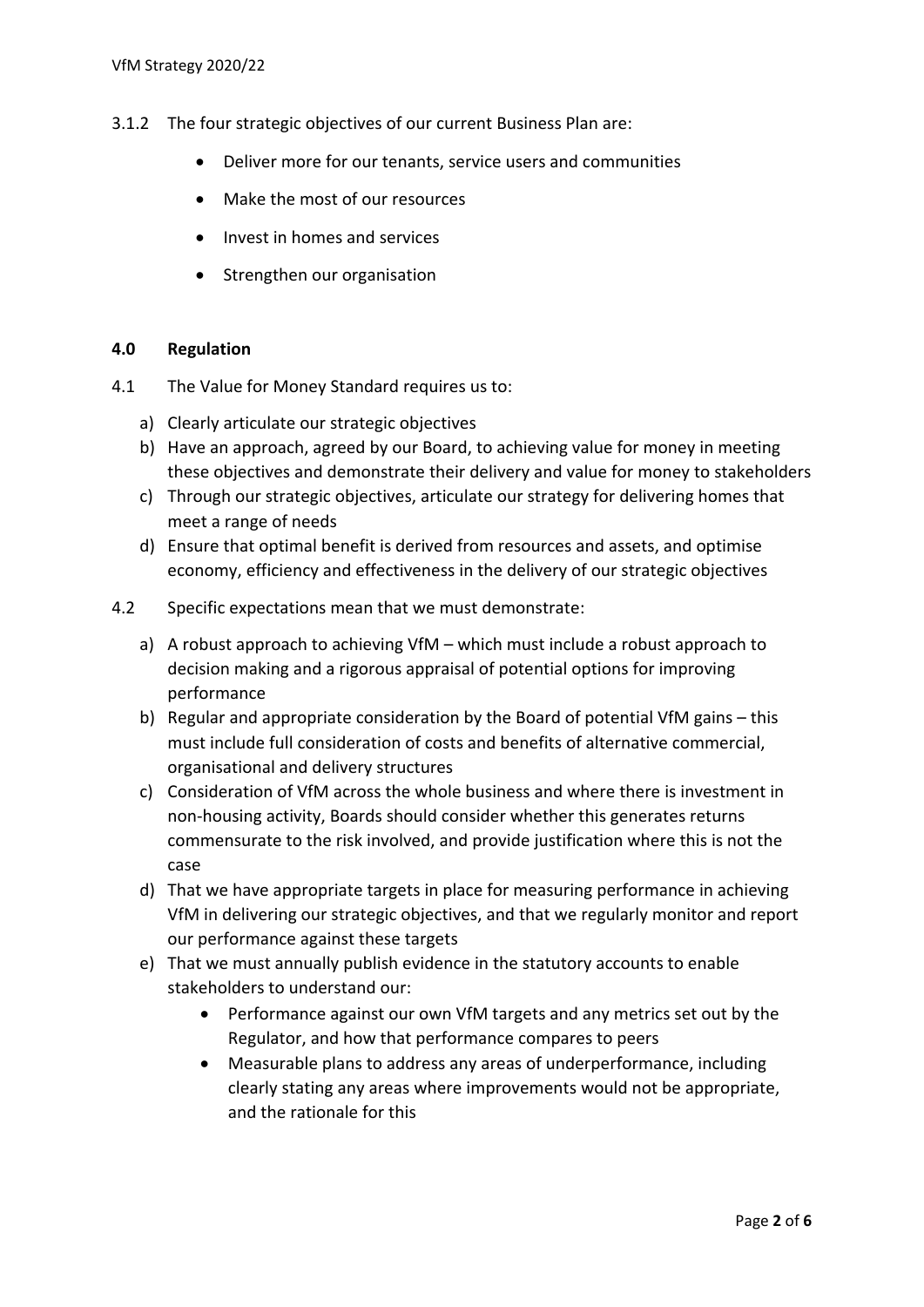### **5.0 Our definition of Value for Money**

5.1 In line with National Audit Office criteria, our definition of VfM is Economy, Efficiency, Effectiveness and Equity:

| <b>Economy</b>                                                                                                                                       | <b>Efficiency</b>                                                                          | <b>Effectiveness</b>                                                                  | <b>Equity</b>                                                                                                                         |
|------------------------------------------------------------------------------------------------------------------------------------------------------|--------------------------------------------------------------------------------------------|---------------------------------------------------------------------------------------|---------------------------------------------------------------------------------------------------------------------------------------|
| Minimising costs                                                                                                                                     | Ensuring that we get<br>a good return on<br>our money                                      | Delivering what we<br>set out to do                                                   | The extent to which<br>services are<br>available to and<br>reach all of the<br>people for whom<br>they are intended                   |
| We must be able to<br>demonstrate that<br>we have procured<br>services and<br>resources at the<br>lowest possible cost<br>without harming<br>quality | We must be able to<br>show the value of<br>what we achieved<br>against what we<br>invested | We must be able to<br>demonstrate we<br>have achieved<br>everything we<br>intended to | We must be able to<br>demonstrate all<br>services and<br>benefits are<br>distributed evenly to<br>the people they are<br>intended for |
| <b>Spending less</b>                                                                                                                                 | <b>Spending well</b>                                                                       | <b>Spending wisely</b>                                                                | <b>Spending fairly</b>                                                                                                                |

# **Example:**

A Local Authority sets up a new project to reduce litter dropping. One of its early steps is to agree with stakeholders a set of outcomes. The project is to be judged on the extent to which it reaches its outcomes in a year.

The project achieves 97% of its outcomes and councillors declare they have come within a whisker of winning the battle against litter. **The project was effective.**

However, the project cost more than expected and overspent its budget by 25%. **The project was not economical.**

The over-spend prompts a review of the project. The review concludes that outcome for outcome, it was more expensive than similar projects in neighbouring areas. **The project was not efficient.**

If project objectives had been exceeded sufficiently, the project may have been cost effective despite the over-spend. However, project managers would still have been criticised for exceeding the budget.

The most disadvantaged areas were also those with the biggest litter problems. The areas improved more, from a lower base, than wealthier places. **The project was equitable.**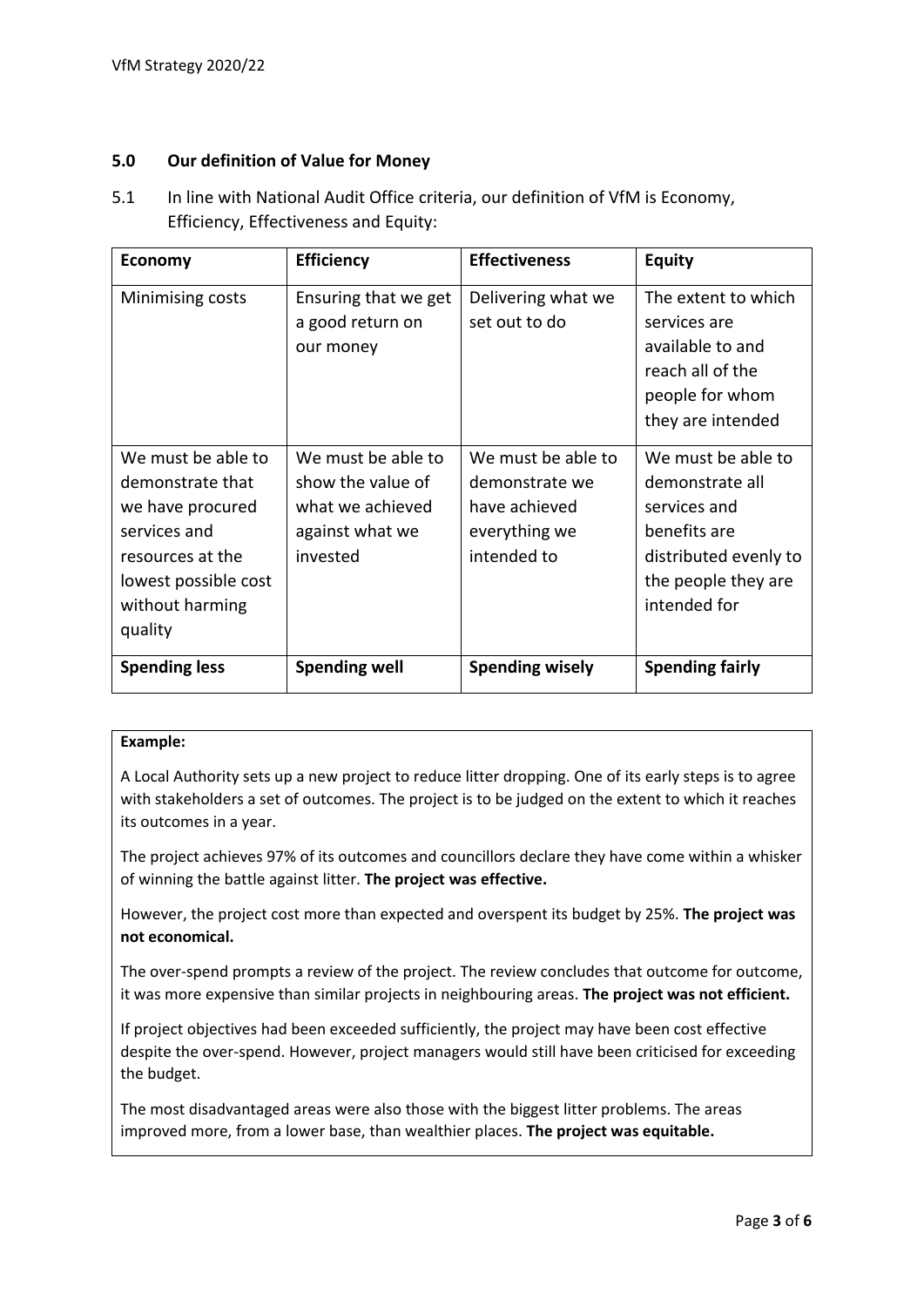## **6.0 How we will achieve, improve and monitor Value for Money**

- 6.1 Deliver the commitments contained in our Business Plan, which include maximisation of income, improved efficiency of services, bench-marking cost and performance, and cost reduction.
- 6.2 Deliver the commitments in our current Asset Management and Development strategies.
- 6.3 Employ our four measures of VfM to all procurement activities and service reviews; Economy, Efficiency, Effectiveness and Equity (see 5.1), and ensure that this information is recorded. These measures will also be reflected in our Procurement Strategy.
- 6.4 Ensure that our Board are equipped to appraise progress against our Business Plan, Asset Management Strategy, VfM performance and consider potential VfM gains.
- 6.5 Ensure that our Tenant Scrutiny Panel have an active role in VfM achievements and priorities.
- 6.6 Ensure that the responsibility for achieving and improving VfM is shared at all levels across the organisation.
- 6.7 Employ an Annual VfM Action Plan that includes targets against the Regulator's metrics (see 7.2) and improved levels of tenant satisfaction with our services.

#### **7.0 Compliance with Regulation**

7.1 Compliance with the Value for Money Standard is shown below:

|                | Requirement                                                                                                                                                                    | <b>Compliance achieved by</b>                                                                                                      |
|----------------|--------------------------------------------------------------------------------------------------------------------------------------------------------------------------------|------------------------------------------------------------------------------------------------------------------------------------|
| $\mathbf{1}$   | Clearly articulate our strategic objectives                                                                                                                                    | <b>Business Plan</b>                                                                                                               |
| $\overline{2}$ | Have an approach, agreed by our Board,<br>to achieving value for money in meeting<br>these objectives and demonstrate their<br>delivery and value for money to<br>stakeholders | This Strategy                                                                                                                      |
| 3              | Through our strategic objectives,<br>articulate our strategy for delivering<br>homes that meet a range of needs                                                                | Business Plan, Asset Management and<br>Development strategies                                                                      |
| 4              | Ensure that optimal benefit is derived<br>from resources and assets, and optimise<br>economy, efficiency and effectiveness in<br>the delivery of our strategic objectives      | Business Plan, Asset Management,<br>Development and Value for Money<br>strategies and the Regulators suite of<br>metrics (see 7.2) |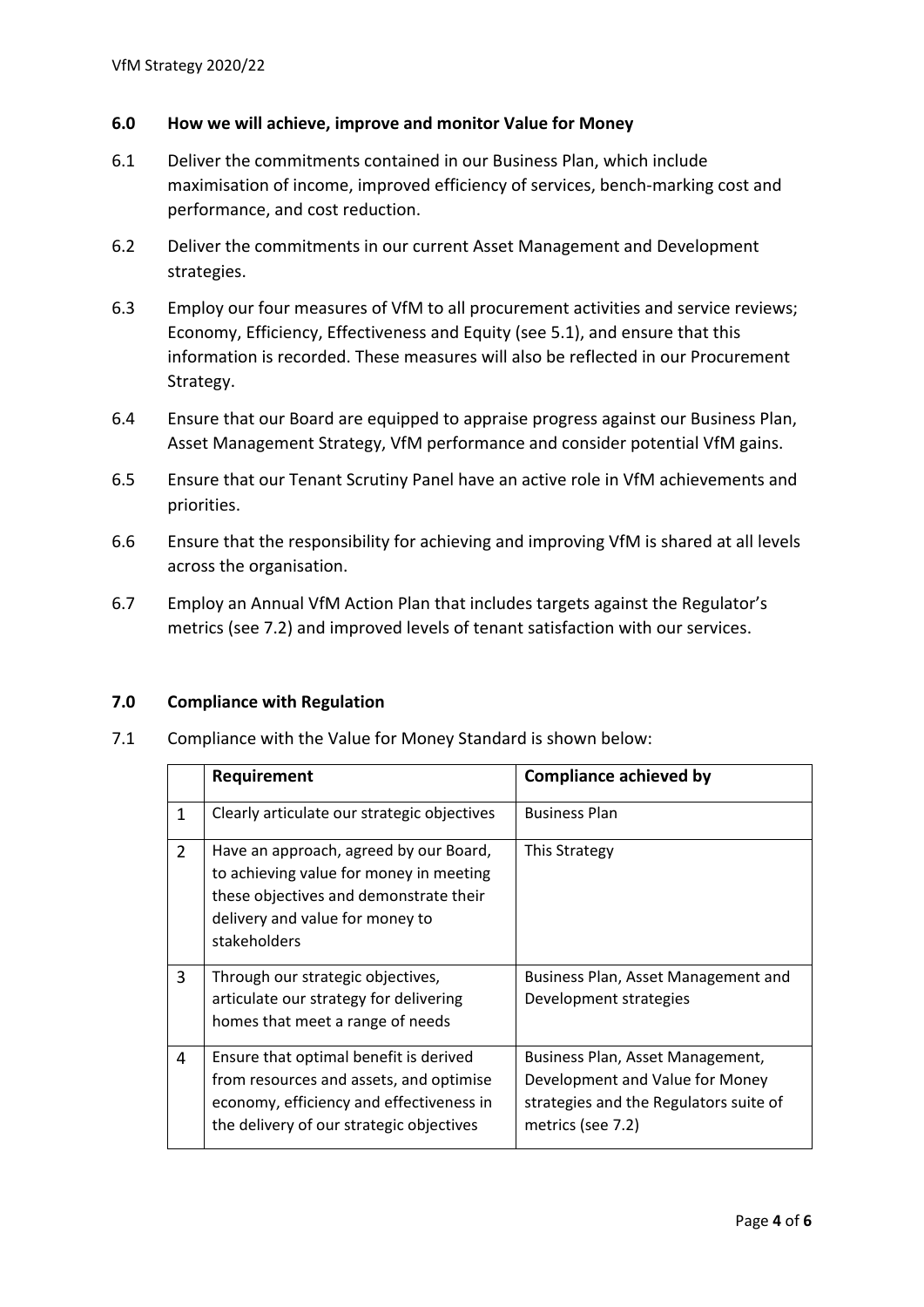- 7.2 Value for Money Standard suite of seven metrics
- 7.2.1 Metric 1: Reinvestment %

This metric looks at the investment in properties (existing stock as well as new supply) as a percentage of the value of the total of properties held.

7.2.2 Metric 2: New supply delivered %

This metric sets out the number of new social housing and non-social housing units that have been developed or acquired in the year as a proportion of total social housing and non-social housing units owned at period end.

7.2.3 Metric 3: Gearing %

This metric assesses how much of the adjusted assets are made up of debt and the degree of dependence on finance debt. It is often a key indicator of appetite for growth.

7.2.4 Metric 4: Earnings Before Interest, Tax, Depreciation, Amortisation, Major Repairs Included (EBITDA MRI) Interest Cover %

This metric is a key indicator for liquidity and investment capacity. It seeks to measure the level of surplus that a provider generates compared to interest payable; the measure avoids any distortions stemming from the depreciation charge.

7.2.5 Metric 5: Headline social housing cost per unit

This metric assesses the headline social housing cost per unit as defined by the Regulator:

Service charge costs, plus

Routine maintenance costs, plus

Planned maintenance costs, plus

Major repairs expenditure, plus

Capitalised major repairs, plus

Other (social housing letting) costs, plus

Development service, plus

Community / neighbourhood services, plus

Other operating expenditure and charges for support services, divided by

Total social housing units owned and / or managed at period end.